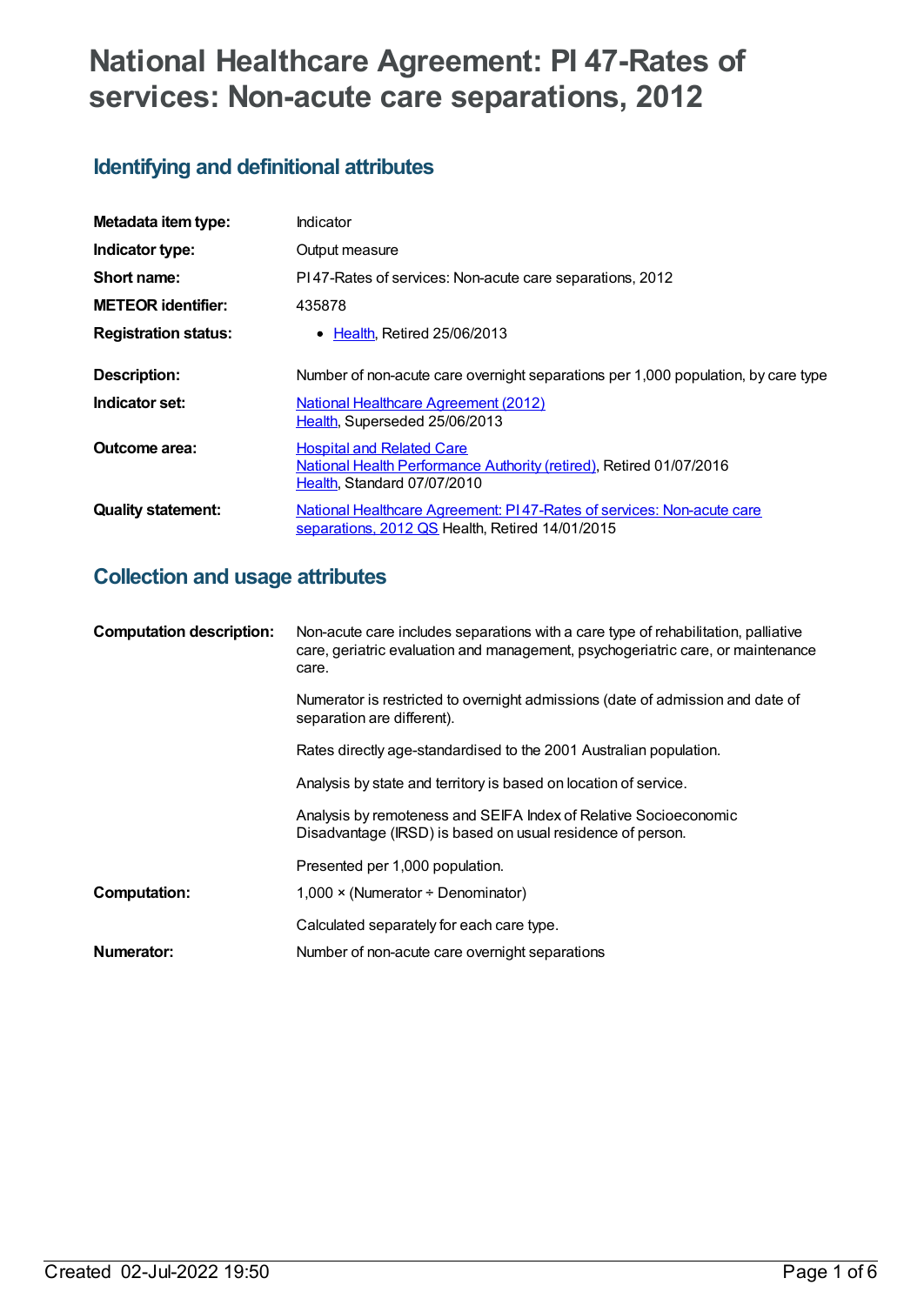Episode of admitted patient [care—admission](https://meteor.aihw.gov.au/content/269967) date, DDMMYYYY

**Data Source**

National Hospital Morbidity [Database](https://meteor.aihw.gov.au/content/394352) (NHMD)

**NMDS / DSS**

[Admitted](https://meteor.aihw.gov.au/content/374205) patient care NMDS 2009-10

**Guide for use**

Data source type: Administrative by-product data

#### **Data Element / Data Set**

Episode of admitted patient [care—separation](https://meteor.aihw.gov.au/content/270025) date, DDMMYYYY

**Data Source**

National Hospital Morbidity [Database](https://meteor.aihw.gov.au/content/394352) (NHMD)

**NMDS / DSS**

[Admitted](https://meteor.aihw.gov.au/content/374205) patient care NMDS 2009-10

**Guide for use**

Data source type: Administrative by-product data

## **Data Element / Data Set**

Hospital [service—care](https://meteor.aihw.gov.au/content/270174) type, code N[N].N

**Data Source**

National Hospital Morbidity [Database](https://meteor.aihw.gov.au/content/394352) (NHMD)

**NMDS / DSS**

[Admitted](https://meteor.aihw.gov.au/content/374205) patient care NMDS 2009-10

**Guide for use**

Data source type: Administrative by-product data

**Denominator:** Total population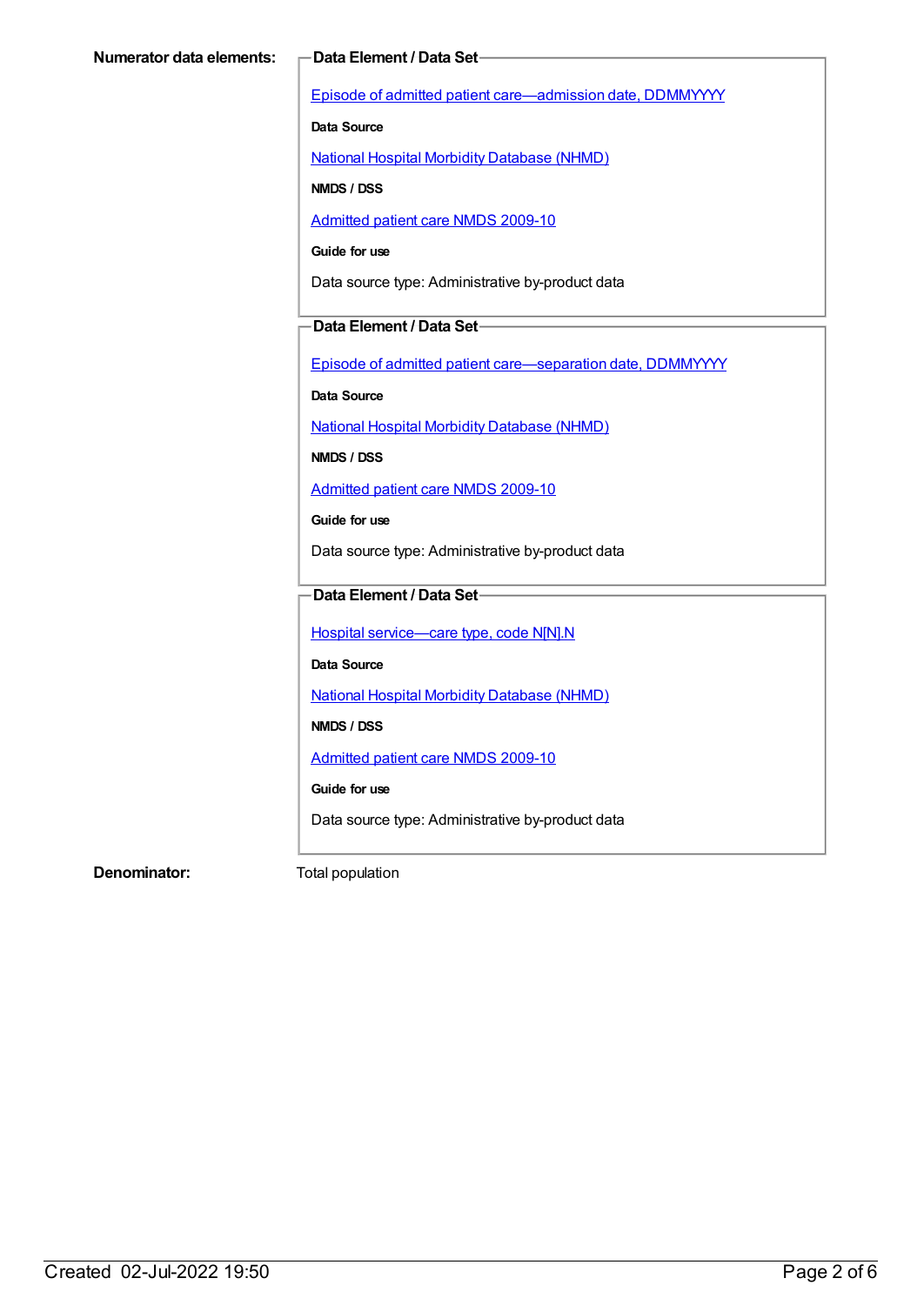| Denominator data<br>elements: | <b>Data Element / Data Set-</b>                                                                                                                                                                                                                    |  |
|-------------------------------|----------------------------------------------------------------------------------------------------------------------------------------------------------------------------------------------------------------------------------------------------|--|
|                               | Data Element                                                                                                                                                                                                                                       |  |
|                               | Person-estimated resident population of Australia                                                                                                                                                                                                  |  |
|                               | Data Source                                                                                                                                                                                                                                        |  |
|                               | <b>ABS Estimated resident population (total population)</b>                                                                                                                                                                                        |  |
|                               | Guide for use                                                                                                                                                                                                                                      |  |
|                               | Data source type: Census-based plus administrative by-product data                                                                                                                                                                                 |  |
|                               | Data Element / Data Set-                                                                                                                                                                                                                           |  |
|                               | Data Element                                                                                                                                                                                                                                       |  |
|                               | Person-estimated resident population of Australia                                                                                                                                                                                                  |  |
|                               | Data Source                                                                                                                                                                                                                                        |  |
|                               | ABS Indigenous experimental estimates and projections (2001 Census-<br>based)                                                                                                                                                                      |  |
|                               | Guide for use                                                                                                                                                                                                                                      |  |
|                               | Data source type: Census-based plus administrative by-product data                                                                                                                                                                                 |  |
| Disaggregation:               | 2009-10-Nationally, by care type, by SEIFA Index of Relative Socioeconomic<br>Disadvantage (IRSD) deciles                                                                                                                                          |  |
|                               | 2007–08 (resupplied for revised Indigenous and SEIFA analysis), and 2009–10—<br>State and territory, by care type (and total), by:                                                                                                                 |  |
|                               | • hospital sector<br>• Indigenous status<br>• remoteness (Australian Standard Geographical Classification Remoteness<br>Structure)<br>• SEIFA IRSD quintiles                                                                                       |  |
|                               | Some disaggregation may result in numbers too small for publication. National<br>disaggregation by Indigenous status will be based on data only from jurisdictions<br>for which the quality of Indigenous identification is considered acceptable. |  |
| <b>Disaggregation data</b>    | Data Element / Data Set-                                                                                                                                                                                                                           |  |
| elements:                     | Establishment-organisation identifier (state/territory), NNNNN                                                                                                                                                                                     |  |
|                               | Data Source                                                                                                                                                                                                                                        |  |
|                               | <b>National Hospital Morbidity Database (NHMD)</b>                                                                                                                                                                                                 |  |
|                               | NMDS / DSS                                                                                                                                                                                                                                         |  |
|                               | <b>Admitted patient care NMDS 2009-10</b>                                                                                                                                                                                                          |  |
|                               | Guide for use                                                                                                                                                                                                                                      |  |
|                               | Data source type: Administrative by-product data                                                                                                                                                                                                   |  |
|                               | Data Element / Data Set-                                                                                                                                                                                                                           |  |
|                               |                                                                                                                                                                                                                                                    |  |
|                               | Establishment-sector, code N                                                                                                                                                                                                                       |  |
|                               | Data Source                                                                                                                                                                                                                                        |  |
|                               | <b>National Hospital Morbidity Database (NHMD)</b>                                                                                                                                                                                                 |  |
|                               | NMDS / DSS                                                                                                                                                                                                                                         |  |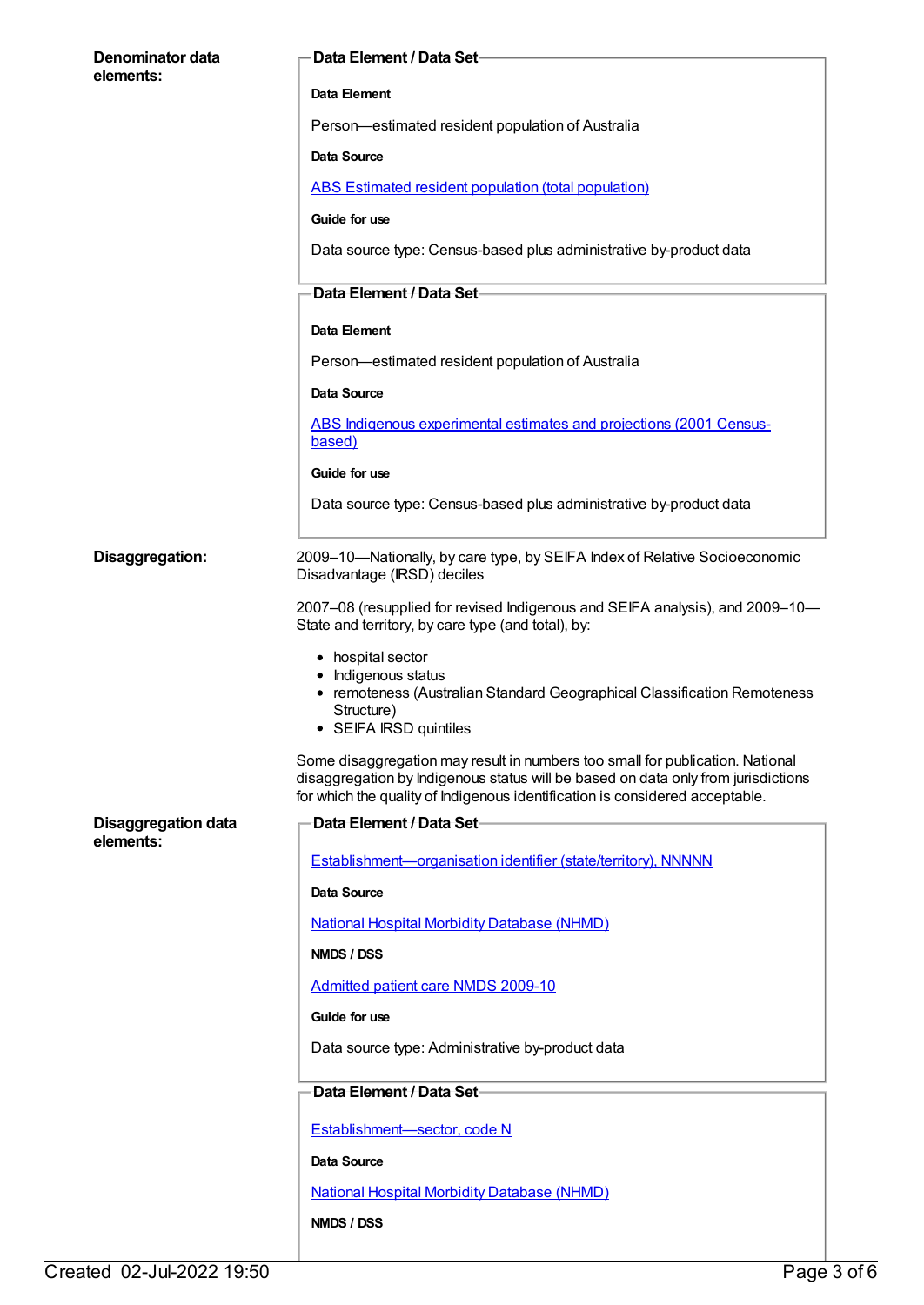#### [Admitted](https://meteor.aihw.gov.au/content/374205) patient care NMDS 2009-10

#### **Guide for use**

Data source type: Administrative by-product data

#### **Data Element / Data Set**

Hospital [service—care](https://meteor.aihw.gov.au/content/270174) type, code N[N].N

**Data Source**

National Hospital Morbidity [Database](https://meteor.aihw.gov.au/content/394352) (NHMD)

**NMDS / DSS**

[Admitted](https://meteor.aihw.gov.au/content/374205) patient care NMDS 2009-10

**Guide for use**

Data source type: Administrative by-product data

### **Data Element / Data Set**

[Person—Indigenous](https://meteor.aihw.gov.au/content/291036) status, code N

**Data Source**

National Hospital Morbidity [Database](https://meteor.aihw.gov.au/content/394352) (NHMD)

**NMDS / DSS**

[Admitted](https://meteor.aihw.gov.au/content/374205) patient care NMDS 2009-10

**Guide for use**

Data source type: Administrative by-product data

#### **Data Element / Data Set**

[Person—area](https://meteor.aihw.gov.au/content/377103) of usual residence, geographical location code (ASGC 2008) **NNNNN** 

#### **Data Source**

National Hospital Morbidity [Database](https://meteor.aihw.gov.au/content/394352) (NHMD)

**NMDS / DSS**

[Admitted](https://meteor.aihw.gov.au/content/374205) patient care NMDS 2009-10

#### **Guide for use**

Data source type: Administrative by-product data Used for disaggregation by remoteness and SEIFA IRSD

alcohol and drug treatment hospitals and dental hospitals.

**Comments:** Most recent data available for 2012 CRC report: 2009–10.

The scope of the National Hospital Morbidity Database (NHMD) is episodes of care for admitted patients in essentially all hospitals in Australia, including public and private acute and psychiatric hospitals, free-standing day hospital facilities,

## **Representational attributes**

| <b>Representation class:</b> | Rate    |
|------------------------------|---------|
| Data type:                   | Real    |
| Unit of measure:             | Episode |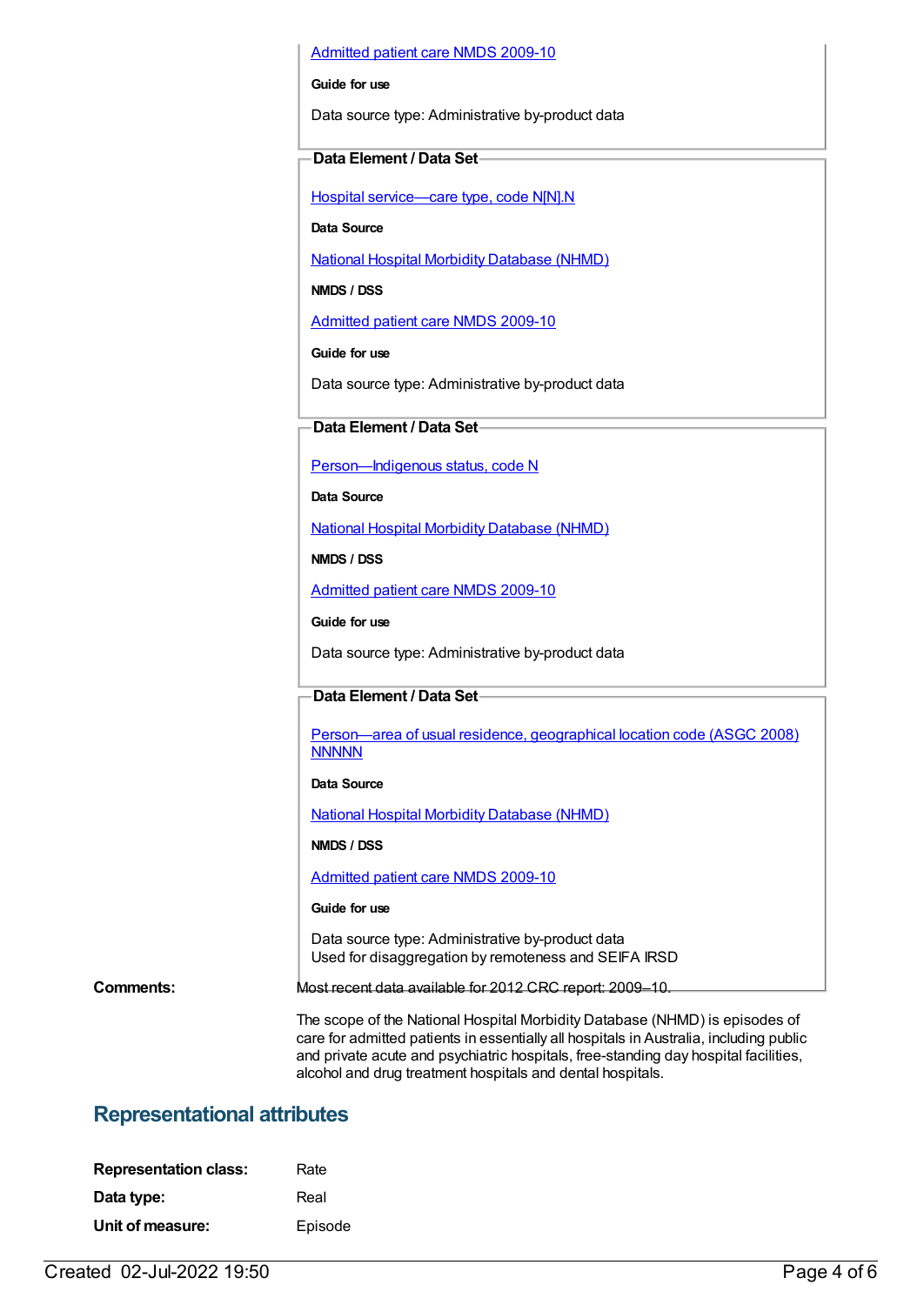## **Indicator conceptual framework**

| Framework and | <b>Accessibility</b> |
|---------------|----------------------|
| dimensions:   |                      |

## **Data source attributes**

**Data sources: Data Source** ABS Estimated resident population (total [population\)](https://meteor.aihw.gov.au/content/393625) **Frequency Quarterly Quality statement** ABS Estimated resident population (total [population\),](https://meteor.aihw.gov.au/content/449216) QS **Data custodian** Australian Bureau of Statistics **Data Source** National Hospital Morbidity [Database](https://meteor.aihw.gov.au/content/394352) (NHMD) **Frequency** Annual **Data custodian** Australian Institute of Health and Welfare **Data Source** ABS Indigenous experimental estimates and projections (2001 [Census-based\)](https://meteor.aihw.gov.au/content/394092) **Frequency** Periodic **Quality statement** ABS Indigenous [experimental](https://meteor.aihw.gov.au/content/449223) estimates and projections, QS **Data custodian** Australian Bureau of Statistics

# **Accountability attributes**

| <b>Reporting requirements:</b>                                                     | National Healthcare Agreement              |
|------------------------------------------------------------------------------------|--------------------------------------------|
| <b>Organisation responsible</b><br>for providing data:                             | Australian Institute of Health and Welfare |
| <b>Further data development / Specification: Long-term</b><br>collection required: |                                            |

# **Source and reference attributes**

# **Relational attributes**